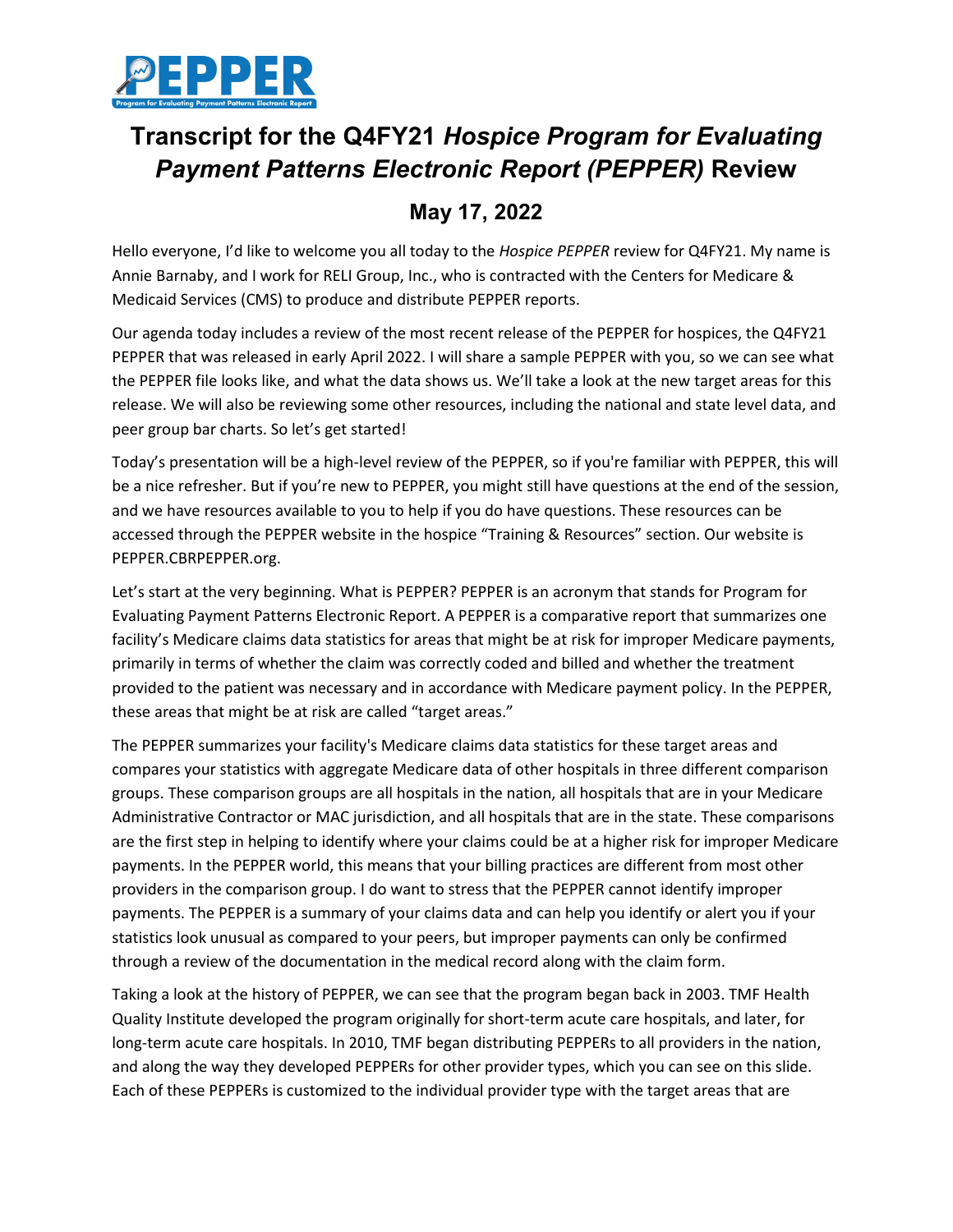applicable to each setting. Then, in 2018, CMS combined the Comparative Billing Report, or CBR, and the PEPPER programs into one contract, and the RELI Group and its partners, TMF and CGS now produce CBRs and PEPPERs.

While the CBR program produces reports that summarize Medicare Part B claims data, the PEPPERs summarize Medicare Part A claims data. These reports are produced for providers across the spectrum that help educate and alert providers to areas that are prone to improper Medicare payments. So, why does CMS feel that these reports are valuable and support their agency goals? Well, CMS is mandated by law to protect the Medicare Trust Fund from fraud, waste, and abuse, and they employ several strategies to meet this goal, such as data analysis activities, provider education, and early detection through medical review, which might be conducted by the Medicare administrative contractor, a recovery auditor, or another federal contractor. The provision of PEPPERs to providers supports all of these strategies. The PEPPER is considered an educational tool that can help providers identify where they could be at a higher risk for improper payments. The providers can proactively monitor and take preventive measures if necessary. I should also mention that the Office of Inspector General, or OIG, requires that providers have to have a compliance program in place to help protect their operations from fraud and abuse. An important piece of a compliance program is conducting regular audits to ensure that charges for Medicare services are correctly documented and billed, and that those services are reasonable and necessary. The PEPPER supports that auditing and monitoring component of a compliance program.

Now that we have a sense of the history of the PEPPER program, and why it was created, let's talk specifically about the newest release of this PEPPER, Q4FY21. Again, the PEPPER only summarizes Medicare fee-for-service Part A claims data and does not include any other payer types, such as Medicare advantage claims. Every time that a PEPPER is produced and released, the statistics are refreshed through the paid claims database. Therefore, if you're looking at a pervious release of the PEPPER and comparing it to this release, you probably are going to see some slight changed in your numerator or denominator, your percentile, those types of things. That could be because there are late claims that are submitted, or corrected claims, which would both be reflected in the updated statistic. Any time we do produce a report, the oldest fiscal year rolls off as we add the new one.

Now, let's look at the improper payment risks that are pertinent for hospices. Hospices are reimbursed through the Medicare Hospice Benefit, which requires the beneficiary to elect the level of care for the hospice benefit. There is a risk for inappropriate beneficiary enrollment in the Medicare Hospice Benefit, and there's also abuse of the Medicare Hospice Benefit, as well as the four different levels of hospice care. These target areas in the *Hospice PEPPER* were identified, first of all, by a review of the MHB, a review of oversight agency reports, an analysis of claims data, and in coordination with CMS subject matter experts. Over time, we review reports identifying improper payments, which might be produced by the OIG or other CMS contractors, and we also conduct national level data analysis. We do assess the target areas each year, and as new risks are identified, the target areas are updated accordingly. As the healthcare landscape changed, the target areas will continue to change over time as we continue to evaluate areas that are at risk for improper payments.

In the PEPPER, we calculate statistics for these target areas, which are essentially areas that have been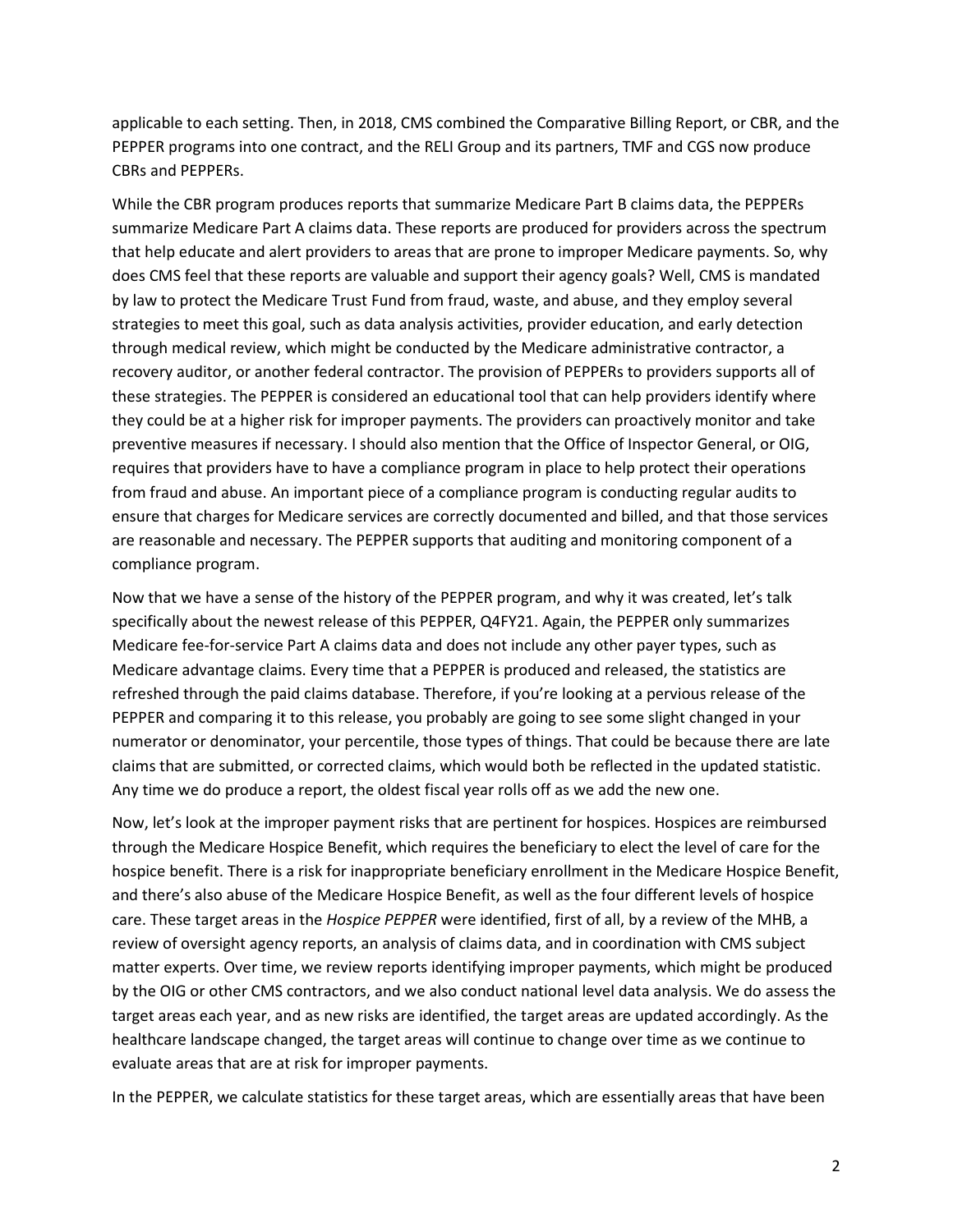identified as at a higher risk for improper Medicare payments, which could be due to coding or billing errors, or maybe there are unnecessary services. In the PEPPER, we calculate or construct these target areas as a calculation as either a rate or a percent. In target areas reported as a ratio, the numerator and denominator represent different units. In target areas reported as a percent, the numerator and denominator are the same units. The target areas are constructed as a ratio, where the numerator represents a number of episodes or claims or days that have been identified as potentially at risk, and then the denominator is a larger reference group that allows us to calculate a target area percent.

On this slide we can see the target areas, or I should say, some of the target areas that are included in the *Hospice PEPPER*. These are all established target areas, so none of the target areas listed here are new for this release.

However, we do have three new target areas, there are listed here. As you can see, they are focused on Medicare Part D claims across different areas of residence for the beneficiaries. Last year's *Hospice PEPPER* release included a broader view of the Part D claims, but that target area was discontinued to make way for these three more focused target areas that look at those different sections of Part D claims. With these new target areas comes a deeper understanding of the distribution for Part D claims and allows specific hospice facilities to concentrate on the area that is of most interest to them.

This side shows the calculations for two of the target areas in this PEPPER, *Live Discharges No Longer Terminally Ill* and no general in-patient care or continuous home care and this info on the slide illustrates how we put these two target areas together. For the live discharging, no longer terminally ill target area, we have a numerator of the count of beneficiary episodes where the beneficiary was discharged alive, expired into medical facility or expired in a place unknown. We are excluding beneficiary transfers, revocations, instances where the beneficiary was discharged for cause or beneficiaries who moved out of service area. Those of episodes makeup the numerator for this target area and then in the denominator we're looking at all of beneficiary episodes discharged by death or alive during that report period. When we calculate the target area percent for these target areas, we divide the numerator by the denominator and then we multiply by 100 and then this gives us the result for this target area for the provider. The no GIP or CHC target area in the numerator we are looking at count of beneficiary episodes that had no amount of general inpatient care or continuous home care and the denominator is the count of all beneficiary episodes discharged by death or alive by the hospice during the report period. So, those are just two examples of how the target areas are calculated. We get to our sample PEPPER, we are going to see that the PEPPER lets us know how each of the target areas is calculated and then that information is in the users' side as well.

When we get to the PEPPER again, we are going to see that there are percentiles that is are marked for each of the facilities for each of the target areas. And this slide can tell us and help us understand how those percentiles work. They are different of course from the percent outcomes that we may see from a target area. And the ladder image is a great representation of how we calculate those percentiles in the PEPPER. Next to the ladder is a list of target area percents sorted from highest to lowest. So those are the facility's target area outcomes from the calculations that we just talked about.

The first step our team takes when we calculate a percentile is to take all of these target area percents for a target area and a time period. We sort the target area percents or outcomes from highest to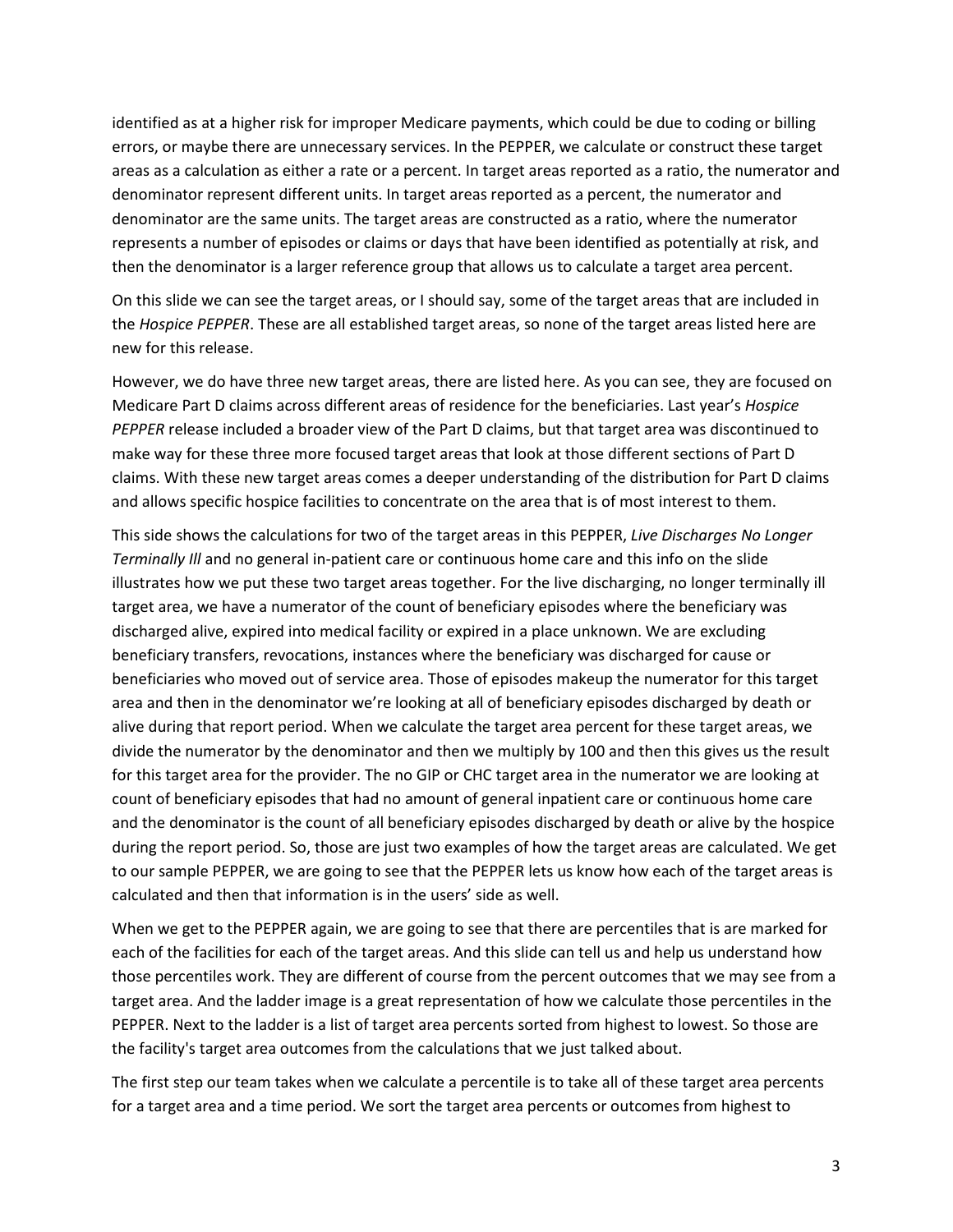lowest and that is what the ladder represents. You can see the percents list from highest to lowest down the ladder.

Next, we identify the point below which 80 percent of those percents fall and that point is identified as the 80th percentile. So, any facility that has a target area percent that is at or above the national 80th percentile will be identified in the PEPPER as a high outlier. A high outlier is identified in the PEPPER target area tab data by red bold font. A high outlier could potentially mean over coding or it could just mean that your statistics look different for another justifiable reason.

Before we review a PEPPER, let's review the comparison groups. The visual on this slide reminds you that we do have these three comparison groups. We have nation, jurisdiction and state. Sometimes the MAC jurisdiction comparison group is confusing to people so to simplify, think about that group as being comprised by all of the providers that submit their claims to the same MAC. This is a way of giving us a smaller group to compare than the nation and then larger than our state.

So let's go now to a sample PEPPER. Now, this is the sample *Hospice PEPPER* that is available on the *Hospice PEPPER* "Training & Resource" page. So if you ever want to look at the PEPPER after, you are more than welcome to go and download the sample PEPPER but we always encourage you of course to download your own PEPPER as well. This sample PEPPER is truly just that. It is a sample information. It is sample data. This is not an actual facility that we are looking at so I want everyone to be aware of that. To begin the PEPPER, we start on the purpose tab. You can see down at the bottom we have many tabs that are listed here and each of those tabs has its own purpose but the purpose tab, lets us know that the PEPPER we are looking at, most recent three federal fiscal years through the fourth quarter of fiscal year 2021, it gives us a little bit of information about the PEPPER. When the fiscal year ends and begins, and then it also lists the provider's jurisdiction. So if there is any confusion about which jurisdiction you are in, the PEPPER provides that information for you here on the purpose tab.

Moving forward then to the definitions tab, this tab is a wonderful way to have a lot of information right at your fingertips. During the slide show, we did take a look at the calculation for two of the target areas. And I mentioned that the target area calculations for all the target areas is listed within the PEPPER and that is what the definitions tab contains. All of that data. If you are ever looking through your PEPPER and you are wondering, I see my percent outcome, I see my percentile, but I am a little confused or I forget which episodes are included in this numerator or denominator can always flip back to the definitions tab and the information is here for you. This is very handy when you are sorting through all the information that the PEPPER contains.

Now, next we have the compare tab. So this tab is going to display statistics for any target area that has reportable data. Now, when we say reportable data in the PEPPER, we are referencing 11 or more, target discharges. So, if we ever see anything or any piece of data that doesn't have data or looks blank, that means that 11 or more target was not met. That's the threshold that we set across the board for this PEPPER, so if you don't see information that is why. And the information that you do see, you can rest assured that all of this was taken from the target areas that do have that reportable data.

Let's look at this first line under the target area in the chart down at the bottom of this tab. Live discharges, not terminally ill. This chart is going to tell us for the target areas that are listed there on the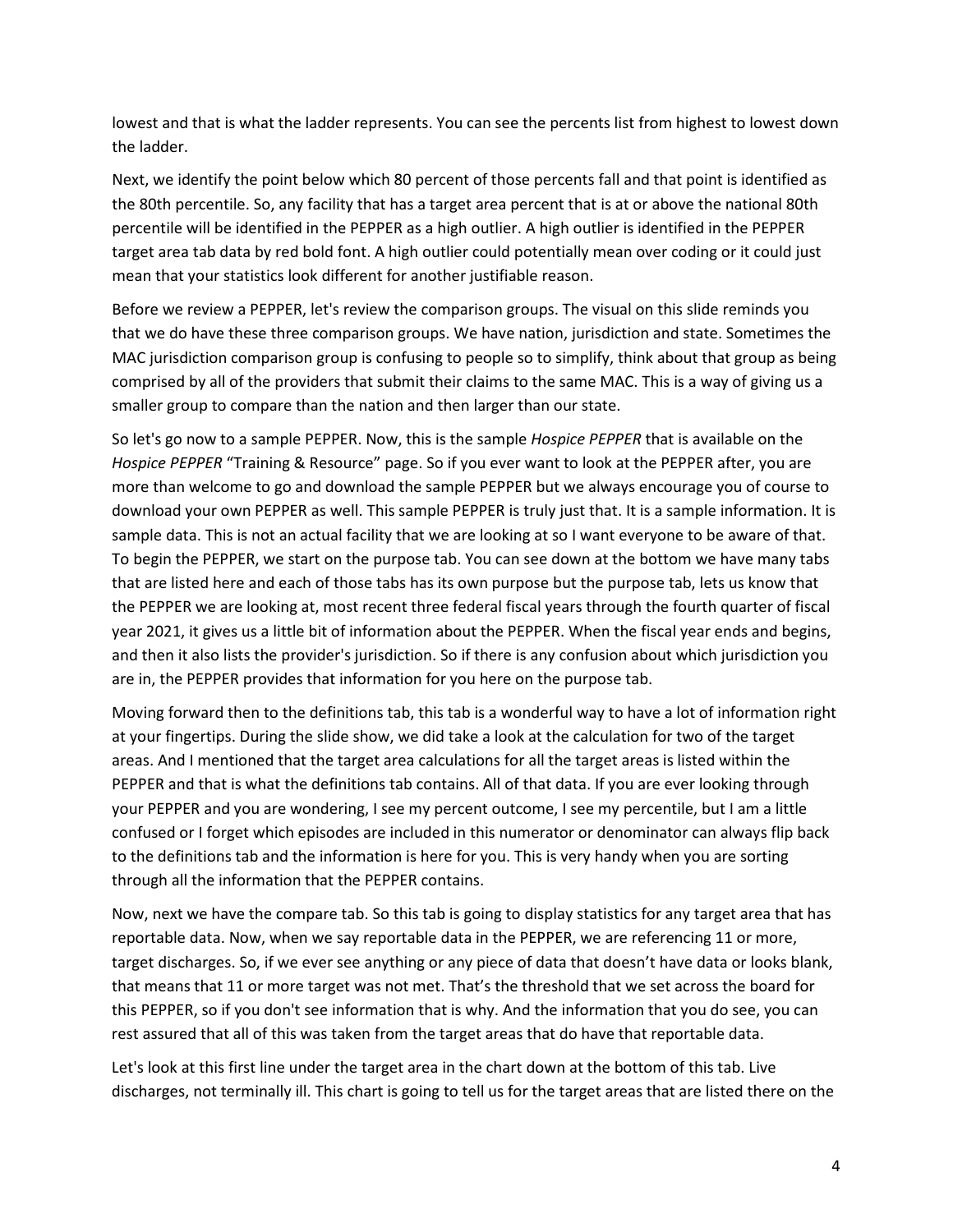left, for each one they are going to tell us that the number of target discharges so that's the numerator. And for this target area for the sample provider, the numerator for that target area is 33. Now, when we did the calculation for this provider, using their numerator, 33 and whatever the denominator was, we came out with a percent. Their outcome was 14.1 percent. The hospice national percentile, 78 percent, the jurisdiction percentile is listed as 83.3, and then the state percentile is listed as 75. So, what do those percentiles mean? Well, the percentiles that are listed in the national, jurisdiction, and state columns reflect how many of the other providers are higher than this particular hospice. When we see 78.7 for the national percentile that means 78.7 percent of the hospices have a lower percent value than that hospice. Same for the jurisdiction, 83.3 percent have a lower percent value. 75 percent in the state. This tab and this chart gives us a sum of payments. So they give us a lot of information, a lot of comparative data but also information that is the basis for those target area comparisons and calculations. Let's move forward and take a look at our first tab that is target area data. This tab is the first tab is for a specific target area and that target area in the *Hospice PEPPER* is stated up top and down in the bottom on the title of the tab, it is live discharges, no longer terminally ill. Let's take a look at all that this tab has to offer us in terms of data and comparison data. At the very top of tab for each target area, you are going to see data for your hospice. And it is data for the three fiscal years that are included in this PEPPER, FY 2019, FY 2020 and FY 2021. Underneath that, immediately underneath that for kind of a quick reference, you can see your outlier status. You can see that this provider, this hospice provider was a high outlier in fiscal years 19 and 20. But then in 2021, they were not an outlier. So all the outlier status depends on that 80th percentile that we talked about back in the slide show with that ladder analogy or that ladder metaphor.

Let's look then at how we got there, how we got to those outlier statuses. Well, the target area percent, again is going to be the outcome for this provider for that calculation. If we ever have a question about any of the calculations, we can go back to this definitions tab. It has the numerator listed here. It has the denominator listed here. So, when we go back to the live discharge target area tab we can put a face so to speak to these numbers and we can know exactly what these numbers represent with that that calculation. So the target area percent, you can see, went down pretty steadily from 2019 through 2021. It dropped considerably in 2020 but as you can see with the calculations, for the state jurisdiction and the nation, they were still a high outlier at 14.5 percent. But this most recent fiscal year, the 2021, they were not an outlier and so the 14.1 was their outcome for that.

We have those overviews, I should say, the outlier status and the target area percent so we have the final information. But then as we move down in this chart we kind of breakdown that information and let you know how we came up with that data and with those calculations and with those results. So the target count is always going to be that numerator number and the denominator count is obviously the denominator amount for each of the calculations and each of the target areas. So, these two rows are kind of the raw data that gives us our target area percent and then the comparative data of course gives us our outlier status. The tab for this target area also gives us the average length of stay for the numerator. So for those 25 that were in the target count, the length of stay was 132 in 2019 and then 406 in 2021, same with the denominator. We have that same information for the denominator as well.

Then we have an average payment of the target count of those that are considered at a risk for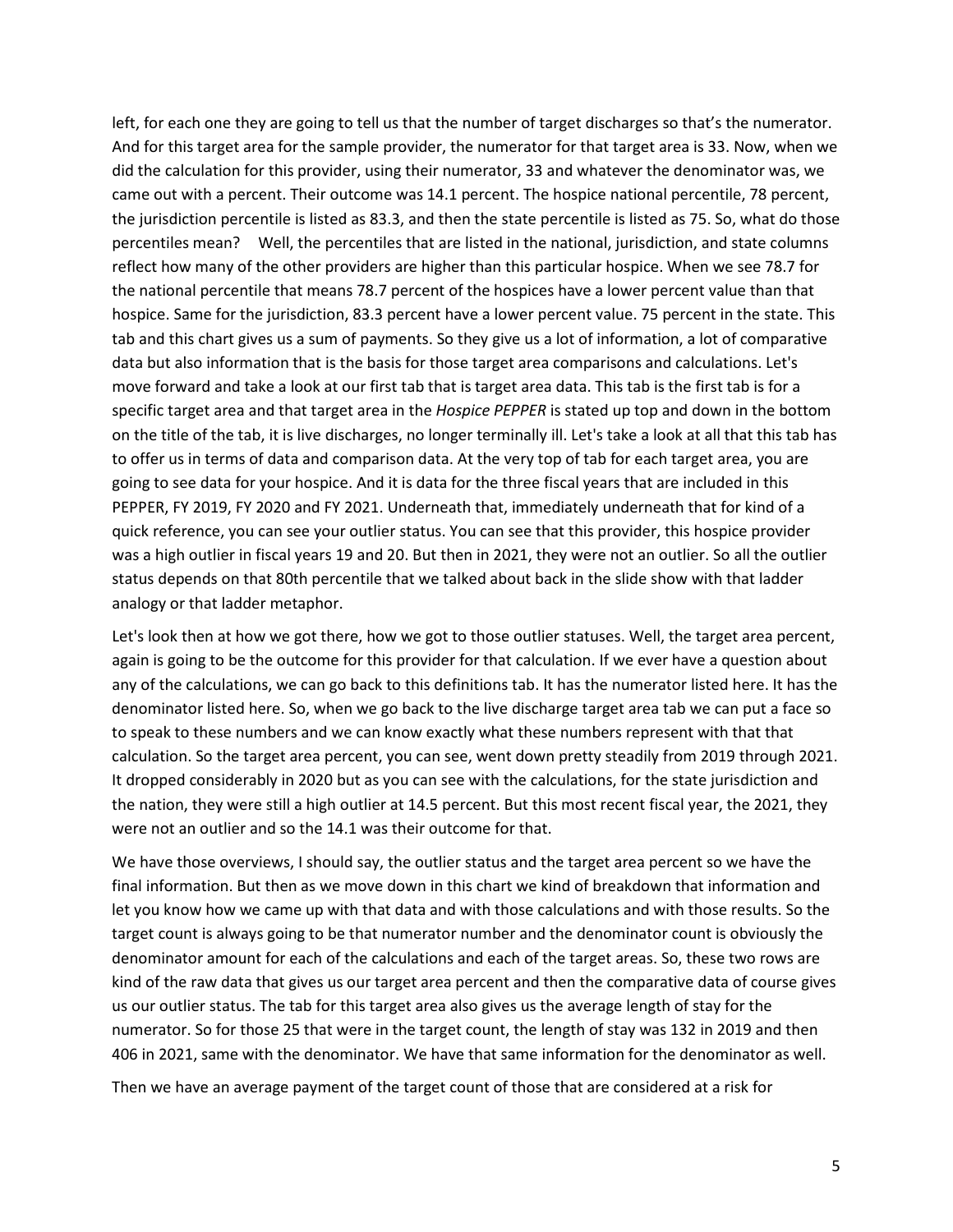improper payment, what was this sample hospice's average payment for those discharges or for those instances? 21,000 in 2019 and 58,000 in 2021. And one row down we have the sum of payments. So we have the average for the numerator in row 12 and 13 that is highlighted here, this is the total sum of payments that this provider received for those target areas, for that target count. The top part of each target area tab is always going to contain this same information. Of course the numbers are going to change according to the target area outcomes for the provider. But underneath that is always going to be the comparative data. I don't want to scroll down too much just yet. The comparative data shows us what that national jurisdiction and state 80th percentile are. If we remember back to that ladder metaphor, we want to think of that national 80th percentile as that black line that drew a line across that outcome list at a point where 80 percent of the providers outcomes fell. So for this target area, for FY 2021, that line was drawn across 14.8. That was the outcome below which 80 percent of the providers fell. Now, 14.8 is the national 80th percentile. If we look up here, we can see we are not an outlier for this year. We have a target area percent of 14.1. So we were not included in that 80th percentile. Let's go back to 2020. 12.9 percent was where the line was drawn on the ladder. The outcome for this provider was 14.5. So at this point, as you can see, they were a high outlier. We really want you to get a good sense of and have all the information for all the data that we used for the comparison information and for the PEPPER creation. Again, we gave you all of your information in this top chart and then the comparative data down here in the second chart. If we continue to scroll through, we are not done quite yet. We have other information to see and another way of looking at the data and that is in the form of this graph that you see right here. The hospice information, the hospice outcomes are listed here. I've scrolled up just enough to see them. Let's look at FY 2021, the outcome for hospice was 14.1. If we come here and hover over it, 14.1. These blue bars represent the hospice's target area percent. Then the national jurisdiction and state 80th percentile, the point at which that line was drawn are indicated on top of that bar chart with these line graph points. The national 80th percentile is the solid line. The jurisdiction is the dashed line and then state is it the dotted line. But what we want to look at here in terms of outlier status is that national 80th percentile, this solid line. Now, we know that in 2019 and in 2020, this hospice was a high outlier. You can see this hospice outcome is listed here and the national 80th percentile is within that bar graph for this hospice, same with 2020, and then 2021 the plot line for the national jurisdiction 80<sup>th</sup> percentile, excuse me, for the national 80th percentile is just outside of the bar graph for this provider. Because this provider was not an outlier in 2021.

We continue scrolling, this I think is a wonderful addition to the PEPPER and wonderful information. We have all just looked at some very detailed data and comparison data and as hospice, we might be thinking, well, how can we improve? What if we are high outlier? What can we do the change? What does this mean? How can I move forward with this information? And we provide that information to you. We have the suggested interventions, above the 80th percentile. This tab and this information is going to give you a suggested way to proceed. Why you might be a high outlier. As you can see, this would indicate the beneficiaries are being enrolled in the Medicare hospice benefit who do not meet the hospice eligibility criteria. It gives you a possible reason. That doesn't mean that is what is happening. It doesn't mean there is any wrongdoing or anything like that. This is truly a data comparison report. But they are telling you what might be going on and then they give you some suggestions on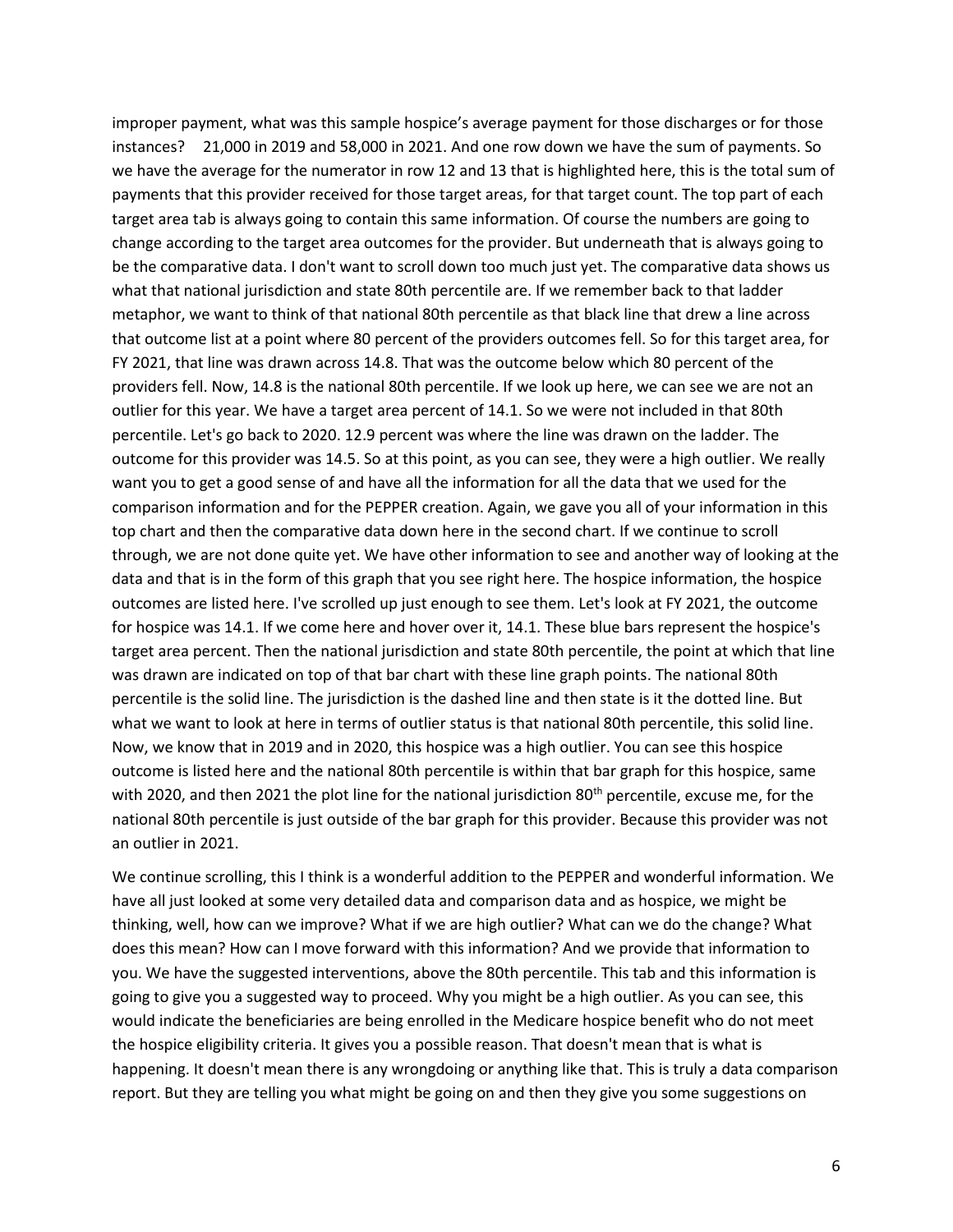how to move forward, how to produce some reviews internally and what to do with this data. We don't just give you all the data and all the comparison data, but we also help you to move forward and use that data.

Let's move on to the *Live Discharges—Revocation*. As we saw earlier, it is possible that we are going to have the no data listed and as we said before, that means that the target or the denominator count is less than 11. So again, that is the threshold that we have placed 11 or more, target encounters. This hospice for all three years did not have any data to report for this target area.

This compared to the live discharge, no longer terminally ill is a great way to look at how these target areas are, all the information and all the data that is provided to us. And how different they can all be. For this live discharge revocations, there is not too much to look at. We could always look at the national 80th percentile jurisdiction, 80th percentile and see those in the line graph but there are no bar charts here because this provider did not have the sufficient information to report for this specific target area. There is nothing to be alarmed. There is nothing wrong. There is nothing wrong with the report. It means that minimum 11 threshold was not met. Moving on to the live discharge with a length of stay of 61 to 179 days. I will not go to every single target area but I wanted to take a look at this third one as a way to see again how the data and how those target area outcomes and jurisdiction, national and state 80th percentiles can vary according to the target area.

This provider was—they have kind of got it all in this top chart as we can see. An example of everything almost. And they were a high outlier in 2019. They didn't have enough reportable data in 2020 and then in 2021 they were not an outlier. The target area percent is listed there, 52.3 and then in 2021 it dropped way down to 16.7. We still have all of this information that tells us the numerator and denominator counts of how we got the calculations or how we performed the calculation to get this to this target area percent.

We have the average length of stay for both of those and then we have the average payment and the sum of payments for the numerator. Going down to this graph, the bar chart is listed only for those two years where they had reportable data. And the national 80th percentile line graph points are listed here in 2019 it was 45 percent was the national 80th percentile, again, within the bar chart for this provider. In 2021, the national 80th percentile was 38.37, outside of this bar chart. They were not an outlier in 2021. As always, we have the suggested interventions if you do want to look and see how you can move forward with those high outlier statuses. This format and this information in this data continues for the rest of the target areas, *Long Length of Stay*, *Continuous Home Care Provided in an Assisted Living Facility*, *Routine Home Care Provided in an Assistant Living Facility*, *Routine Home Care Provided in a Nursing Facility, Routine Home Care Provided in a Skilled Nursing Facility*. We saw just by clicking through there that this data varies greatly for this provider and that is most likely when this sample provider even though they don't exist, would review through this PEPPER, that would probably be what they expect to see. They know their patient base. They know the area in which they work. They know where their services are being provided. So all of this data might not look alarming and that is perfectly fine.

If there is anything that you see on your PEPPER that doesn't look quite right to you, that is always when we encourage you to take those interventions or use those suggested interventions and dig a little bit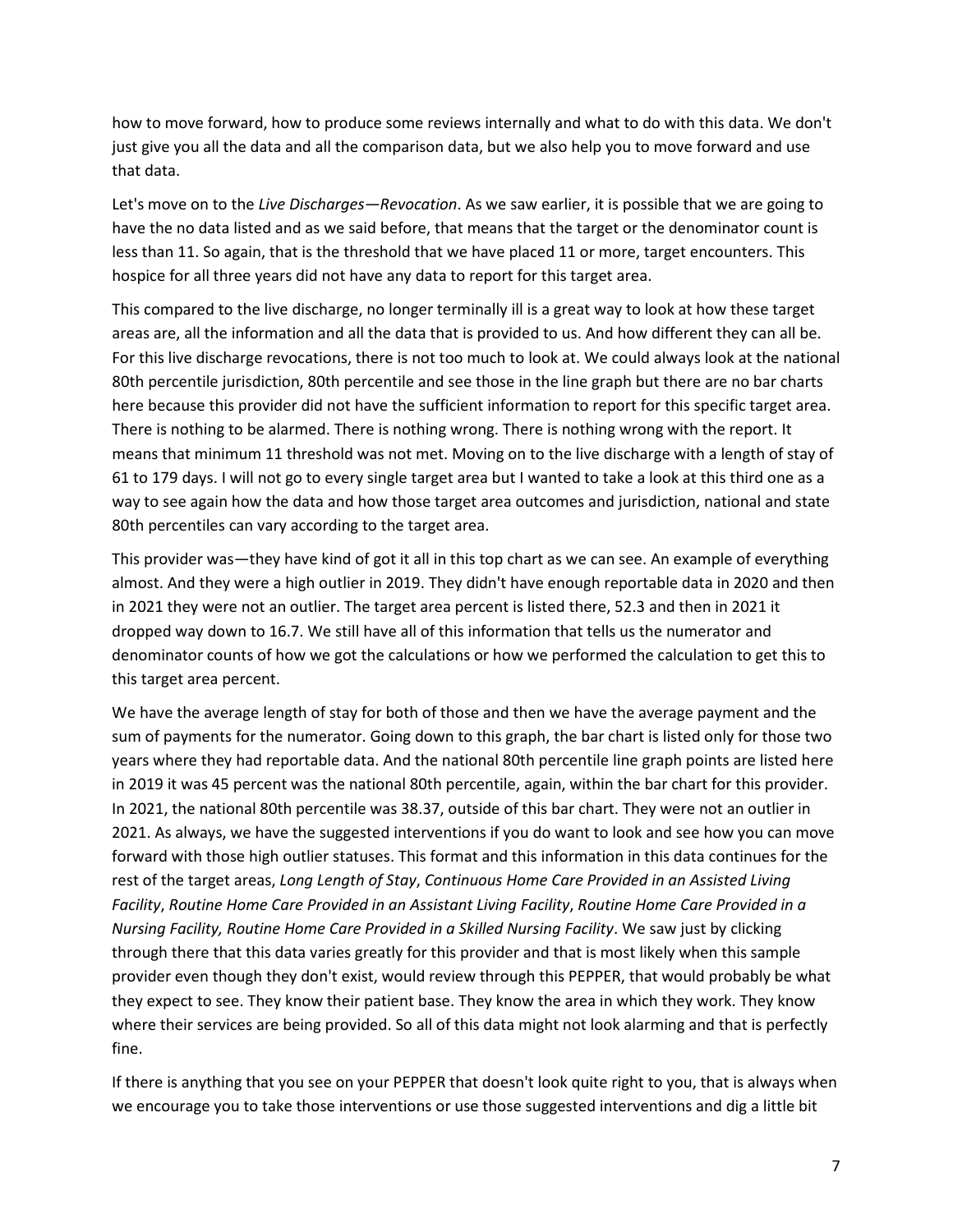deeper. We have a single diagnosis coded. We have the no general in patient care or continuous home care. Then we have the *Long General Inpatient Care Stays*. This provider had no data for this target area.

These next three target areas I do want to take a closer look at because they are the three new target areas for this hospice. We have the average number of part D claims residing at home. We ever have a question about what is included in this numerator and denominator, we can always go back to our definitions tab. Oops.

In the numerator for the target area average number of Part D at home, the numerator we have the count of Medicare Part D claims for beneficiaries residing at home during a hospice episode of at least three days. And then the denominator is the count of hospice episodes of least three days for beneficiaries, of course, residing at home. Let's go back to the tab for that target area.

We see our results. Even though the target area is new for this year when we pull the data and we do the comparisons, we include all three years that are included in the PEPPER. So if this provider has reportable data, more than 11, and they do. We are going to report that as if the target area existed back in 2019. We want to give you all the information for the three fiscal years that are included in this PEPPER. This provider was a high outlier. They do have a high outlier status for all three of the years included in the PEPPER. And the target area rate actually increased over those three years. So that calculation for this provider, the outcome of that calculation increased as the years went on. However, let's take a look down at the national 80th percentile. These increased as well. So that black line was moved up and up on that ladder as these years went on.

So it is interesting to take a look at how your data changes as compared to how that national 80th percentile or the jurisdiction or the state, how those data changes as well. The outcome for this provider even though the national 80th percentile increased as well, remained a high outlier and that is of course for reflected in the chart down below.

And of course, we have the suggested interventions as well. As I think I mentioned in the PowerPoint presentation, last year's PEPPER, *Hospice PEPPER* had a more general Part D target area. But we found that a lot of the providers were wanting more detailed information so we launch and split kind of that target area into these different residence areas. So this is the second Part D claims. Assisted living facility. Again, this provider was a high outlier for all three years. But we can see that the national 80th percentile also increased. And you can see that at a quick glance down here in the chart. And of course we still have the suggested interventions. Finally, the third Part D new target area was claims residing or excuse me Part D claims residing in a nursing facility. For this provider, they are no data for this target area.

I think we can—yes, we can. We look back at the routine home care provided in a nursing facility, so again, this provider is going to look at this information and say, yes, I don't have any services for beneficiaries inside a nursing facility. I don't provide services in a nursing facility. It's not going to be a shock to them when they see no data. When they go here into the last Part D, nursing facility, target area, the same thing. They have no data. Just pointing out that the information might be exactly what you expect to see and that is a great thing as well and it is also great that you have the PEPPER that tells you that because then you can use that PEPPER to continue performing best practices.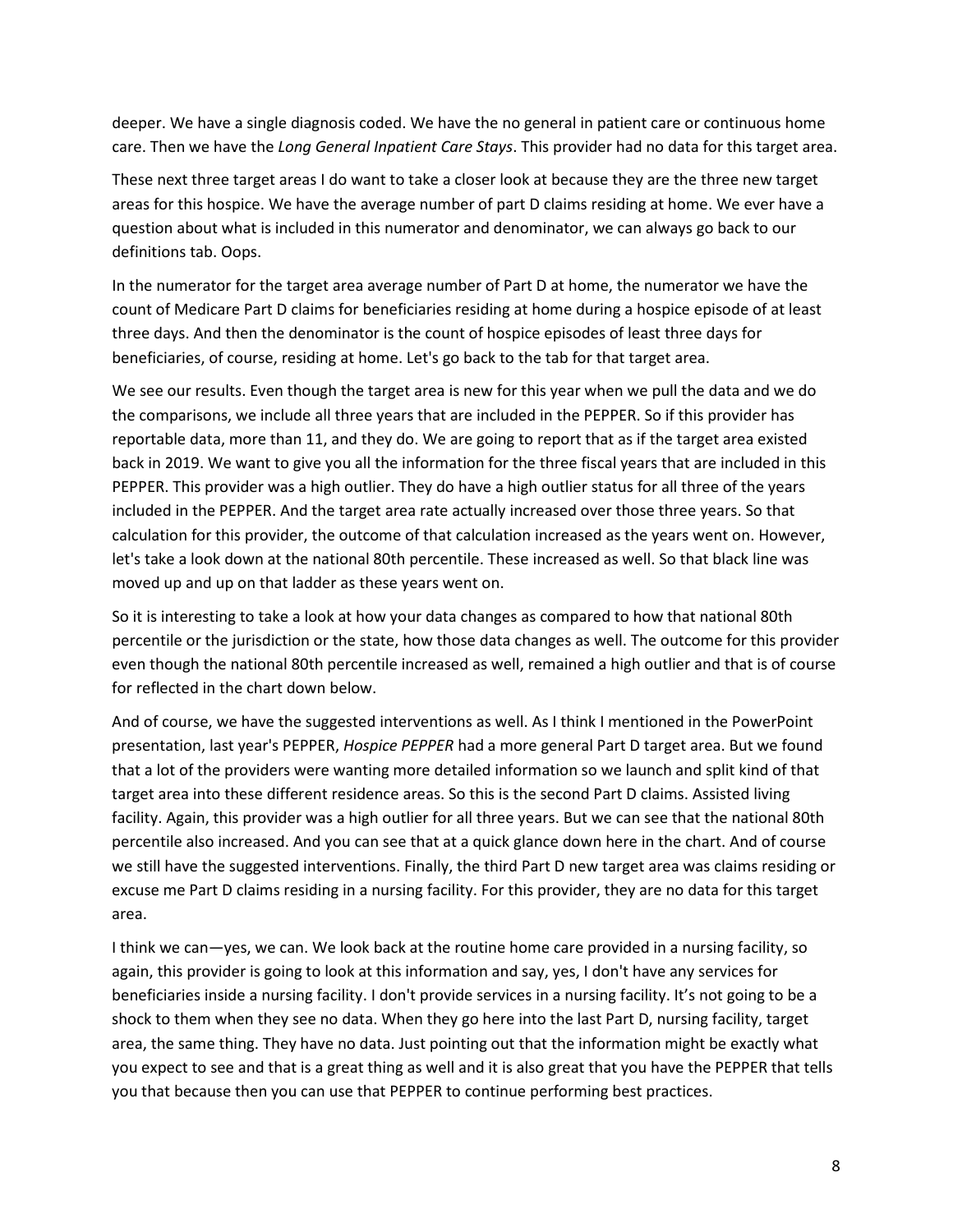There are several more, four more tabs on the PEPPER. We have a list of the top terminal CCS diagnosis categories. This is for the most recent fiscal year so 2021. This lists the clinical classification software diagnosis category that were used most by this provider. You can see dementia, circulatory cancer, respiratory disease. They have the number for each category, the proportion for each category and then the average length of stay.

So, just kind of a broader look at the hospice data according to those CCS categories. This is for the actual hospice. The next tab is the top CCS categories in the jurisdiction. As a hospice provider, I can look at my top list and see how it compares to the jurisdiction. Again, it is a broader look at the data in terms of a jurisdiction and then of course also the diagnosis categories.

The second to last tab is the hospice live discharges by type over the three fiscal years. So this is all fiscal years included: 19, 20, 21, all that is included in what you see in this chart. It lists out how the beneficiaries were discharged. No longer terminally ill, there were 84 episodes. That was 54 percent of the discharges. Beneficiary transfer, discharged for cause and revocation. You can see all of those listed out as well and then the proportion of what those represent across all discharges. And again, we have information for the jurisdiction. So we have our information on that former tab and then we can look at the totals for those type of discharges for the jurisdiction as well. We have seen the whole PEPPER and taken a look at all the target area tabs but how does PEPPER apply to providers? A PEPPER can help a facility to identify areas where they may be outliers and if that outlier status is something that should prompt an internal review within those target areas. We often get the questions do I have to use my PEPPER? Do I need to take any action in response to my PEPPER? The answers to those questions is no. You are not required to use your PEPPER.

Though it is helpful information and we would encourage you to at least download it and take a look. You are not required to take any action. However, it is important to remember that other federal contractors are also looking through the entire Medicare claims database. They may be looking for providers that could benefit from some focused education or maybe even a record review. And so from your perspective, it would be nice to know if your statistics look different from others so then you can decide if there is something to be concerned about and if you need to take a closer look or if what you are looking at is what you expect to see in your PEPPER.

The PEPPERs are distribution in an electronic format. The Microsoft Excel workbook that we reviewed and they are available from two years from the original release date. We cannot send PEPPER through email because of the sensitive data housed within the PEPPER. We have to be judicial in the way that we distribute the PEPPER and it can't be sent through unsecured emails. With this in mind, we do have a portal online that you—you to use to access you PEPPER. We encourage you to go to the portal and to download your PEPPER so you can have it in your files for your use.

You will need some information to access your PEPPER through the portal. First, you will be asked to enter your 6-digit CMS certification number which is also referred to as the provider number or provider transaction number, the PTAN. This number is not your Tax ID or an NPI number. For hospices the third digit of this number will be a 1.

For the validation code on the portal access page, you will enter a patient control number found at form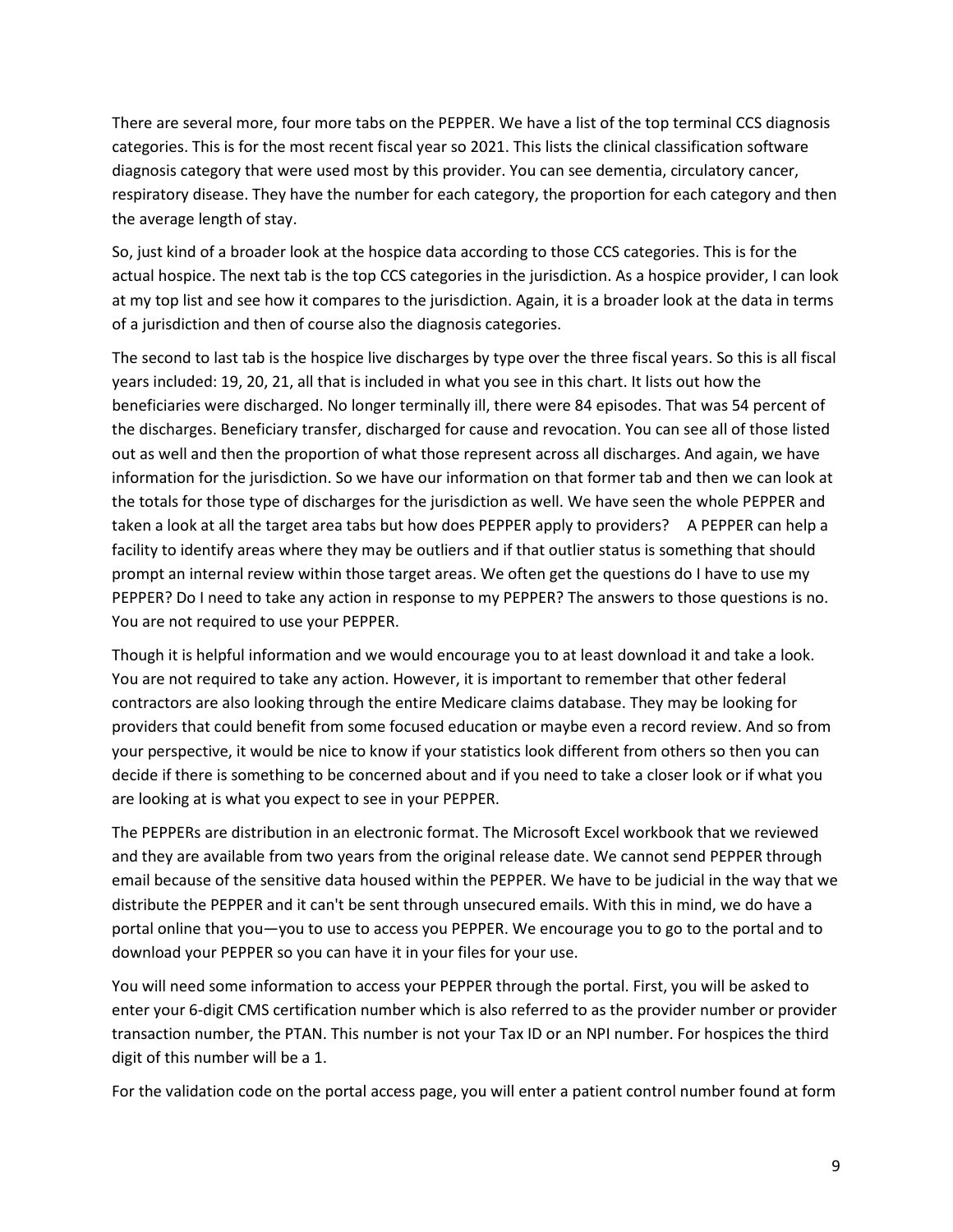locator 03A on the UB 04 claim form or a medical record number found at form locator O3b on the UB 04 claim form. For a traditional Medicare Part A fee for service patient who receives services from July 1st, 2021 through September 30th, 2021. Also the contact that is listed in the provider enrollment, chain and ownership systems, PECOS, will receive an email that contains a validation code. So you can seek out that PECOS contact and ask if you can have access to that validation code to make it a little easier on yourself if you have direct access to that PECOS contact. Please note that these validation codes are updated for each release so you won't be able to use a validation code that you received for a previous PEPPER release.

If you get a PEPPER and you see a lot of red indicating you as a high outlier, please don't panic. Remember just because you are an outlier in the PEPPER doesn't mean that any compliance issues exist and it doesn't mean you are doing anything wrong. But again, we encourage you to think about why you might be an outlier and if those statistics in your PEPPER reflect what you would expect to see. If something doesn't quite feel right, please coordinate with others within your hospital, share the PEPPER information, put your heads together, and think about some factors. Pull some records. Along with some claims and just evaluate to make sure that you are following those best practices.

We have a number of other resources that are available publicly on our website, PEPPER.CBRPEPPER.org. Ob of those resources is aggregate information regarding for the target areas both at a national and a state level. Also, there is aggregate information regarding the target areas, the top terminal discharges, and the live discharges by type. This information is updated each time we have a PEPPER release.

We also have peer group bar charts which are updated on an annual basis. Sometime ago we did have PEPPERs who had asked us to make available a comparison that would be applicable to what they would consider their peer group. And so these peer group bar charts enable providers to look at that type of information. We have three different categories. We look at size, dictated by the number of episodes, location, which is either urban or rural, and ownership type, which is for profit, physician owned, nonprofit, church owned or government.

We do update the peer group bar charts annually. If you find that you do not agree with how we are representing your hospice's ownership type or location, that information will need to be updated through CMS. We use the CMS provider of services file and that is maintained by the CMS regional offices so you will need to contact them for that update.

I am just going to share the PEPPER homepage very quickly to show you where you can find those peer group bar charts. This is our homepage. Some of you might be very familiar with it. But to get to the peer group bar charts you will want to go to the data tab, scroll down to hospices, and the peer group bar charts are actually the last ones listed. If you click on the peer group bar charts, the file will load. Those are also shown in an Excel spreadsheet format. It is a lot of great information there that is different from the PEPPER data. So there is another comparison group to look at there.

A number of other resources can be found on the PEPPER website. Of course there is the user guide, the PEPPER training sessions, a demonstration PEPPER, a spreadsheet that will identify the number of hospitals in each of those map jurisdictions by total and by state. And some testimonials and success